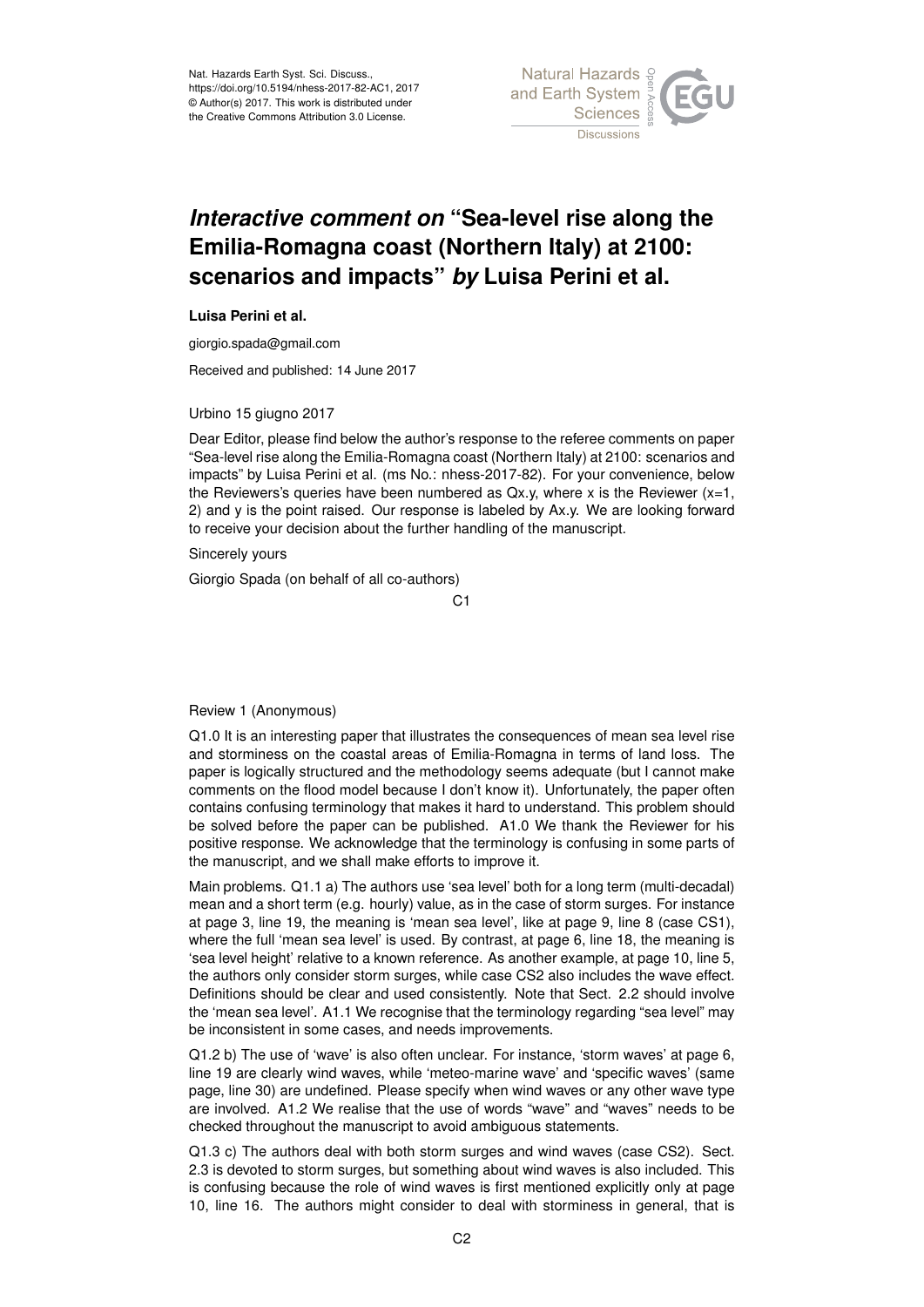both storm surges and wind waves (see page 8, line 23), and introduce the subject accordingly. A1.3 We propose to entitle Section 2.3 "Sea storms", to include both storm surge and waves. Of course, the terminology is to be changed accordingly throughout the paper.

Q1.4 Page 1, line 1: Are there any reasons to neglect natural land subsidence? A1.4 There is no reason to neglect natural land subsidence, effectively.

Q1.5 Page 1, line 13: Please clarify that '(in\_CoastFlood)' is the name of the model. The missing reference, the different typos and the brackets are confusing. A1.5 This can be fixed in the revised manuscript, in order to clarify that '(in\_CoastFlood)' is the name of the model.

Q1.6 Page 4, Lines 15-16: 'some cases . . . sometimes' is redundant. A1.6 We agree.

Q1.7 Pages 5-6, Sect. 2.2: The discussion of mean sea-level changes over thousands of years is not crucial for present and future variations. By contrast, there is no discussion on the mean sea level variations during the last 100 years or so, when also anthropogenic subsidence occurred. A1.7 Effectively, a discussion on the mean sea level variations during the last century is missing. We propose to add a paragraph on this subject, due to its relevance with the topics dealt with in the paper.

Q1.8 Page 6, lines 17, 30: The exact meaning of 'meteo-marine' is unclear in this context. I guess that the authors mean 'the sea level changes component related to the atmospheric forcing', which includes both wind and atmospheric pressure (not mentioned). This component is the 'residual sea level' also known as the 'meteorological tide'. Moreover, is this the 'non-tidal residual' at line 26? A1.8 We agree on the need of better specifying the exact meaning of "meteo-marine".

Q1.9 Page 6, line 27: Please quote the reference to which the reported heights are measured. A1.9 The heights are referred to mean sea level, and this needs to be explicitly quoted.

C3

Q1.10 Page 6, lines 29-31: Unclear. I understand (but I am not sure) that the observed sea level can differ from the forecast represented by the astronomical tide plus the residual sea level ('meteo-marine wave' is bad terminology). The difference does not occur because of local morphology and specific waves, but because the model used for the predictions is not good enough. For instance, it may not include the correct basin bathymetry and coastal morphology, or the atmospheric forcing is too coarse. Anyway, the sentences can be dropped. A1.10 Our intention here is exactly to evidence the limitations of the model. Instead of dropping the sentences, we believe they can be improved, making a specific reference to the coarse resolution of the model in respect to the local morphology.

Q1.11 Page 6, line 32: Both waves and tides are mentioned. It is not clear what 'tides' mean here. A1.11 Effectively here we refer to storm surge, meaning tide+surge.

Q1.12 Page 7, line 6: Do the authors mean Adriatic instead of Italy? Page 8, line 5: Unclear sentence. What are 'the E-R coast values'? A1.12 Another example of sloppy terminology that can be fixed. We refer to the Northern Adriatic coast. With "E-R coast values" we refer to sea level rise at E-R coast.

Q1.13 Page 9, line 14: The IPCC mean sea level rise projections are made for 2081- 2100 (central year 2090.5) relative to 1986-2005 (central year 1995.5) (page 7, line 26), that is a 95-year time period, but the authors use a 85-year period. Is that a mistype? A1.13 This is not a mistyping but the consequence of the different starting epochs of the two models, in this case, the reference for subsidence model is almost ten years in advance with respect to the sea level one. To avoid confusion, in the revised manuscript we would explain this difference.

Q1.14 Page 12, line 9: Is 'sea-level component' quoted in comparison to subsidence? Please clarify. A1.14 We should better say "in comparison with subsidence".

Q1.15 Page 14, line 29: Does the model include wind waves set up? These are not mentioned here, while they seem to have been at Page 10, line 16, when they are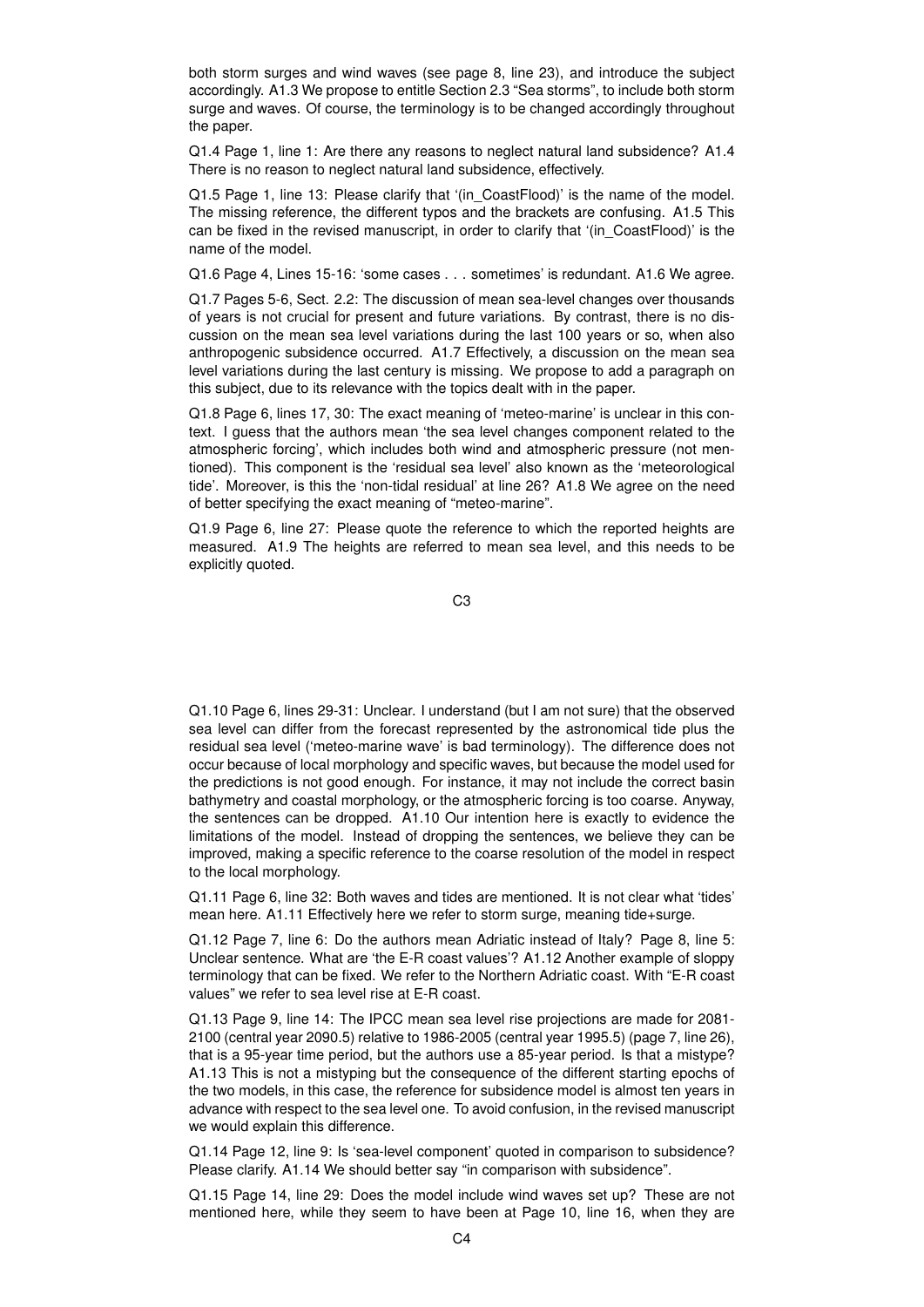distinct from the surge. A1.15 See point Q2.6 below.

Q1.16 Page 15, line 33: The authors should not only say that subsidence rates are assumed unchanged in the 21st century, but also the storminess characteristic. A1.16 We agree; this needs to be specified.

Q1.17 Page 21, Fig. 2: Please say if the zero height in the map corresponds to the 1986- 2005 mean sea level (the IPCC start time), to the zero of the Italian geodetic network or to another thing. I also suggest to use a colour palette that highlights the altitude differences in the low-lying areas. Probably, a 0 m contour could also be useful. A1.17: We agree; Figure 2 can be improved according to the Reviewer's guidelines.

Q1.18 Pages 26-30, Fig. 7-11: The coloured areas are often small compared to the whole figure and most of them are barely visible. Can the authors improve their visibility? A1.18 We agree; Figures 7-11 can be improved following the Reviewer's guidelines.

 $Q1.19$  Page 33, Table 4: In the text (page 10) rare events have a return period  $\hat{A}z100$ years, not >100. A1.19 We agree, it should be "»100."

Review 2. G. Le Cozannet

Q2.0 The article by Perini et al. provides an estimation of sea-level rise impacts (in terms of erosion and flooding in the Emilia-Romagna region). Interestingly, the article considers regional subsidence patterns, which have a high spatial variability as shown by previous observations based on SAR interferometry. The article also illustrates how the application of European directives can stimulate studies and discussions regarding the future impacts of climate change. Overall, I think that the article provides an interesting perspective, and that it is relevant to NHESS. What is missing, to my opinion in the article, is a real discussion of the significance of the results and their implications. I can suggest a few recommendations in this respect: A1.0 We thank the Reviewer for his positive response. We acknowledge there is room to improve the manuscript,

C5

especially regarding the implications of the results.

Q2.1 - It could be interesting for the reader to know how such work (which is apparently strongly connected to regulatory processes such as the European flooding directives, e.g. page 3 line 22) will (or is expected to be) integrated in regional to local adaptation. I have no specific suggestion here, but I just remind that the AR6 IPCC reports to come will require information on the implementation of adaptation (including its successes and limitations). I think that the authors can make a useful contribution here. A2.1 We agree that something can be said about this important point. We expect that the output of our analysis will support the planned activities for the second stage of the Flood Directive 2007/60, i.e the updating of the knowledge framework and hazard and risk maps by 2019. These should include, in fact, the risks assessment driven by the climate change, which was not been presented in the first cycle of the directive application, in order to identify mitigation and adaptation measures. Likewise, we expect that this work can provide an important contribution to the working group on the Regional Climate Change Strategy, which aims to develop an action plan by 2018.

Q2.2 - The authors clearly list their assumption all along their study (e.g. section 3.2), but the reader would like to see a discussion on the impacts of these assumptions in the final results. I suggest that uncertainties in the results could be given more attention in a discussion section (see below further suggestions). A2.2 One possible way to answer to this point is i) to express better motivations for the assumptions illustrated in Section 3.2 and ii) to discuss, at least qualitatively, the possible impact of these assumptions in a (new) discussion Section.

Q2.3 - Finally, if possible, it would be interesting to see to which extent this study agrees or disagrees with previous impacts assessments performed in the same region (e.g. Wolf et al., 2016) and why. A2.3 Indeed, a comparison with Wolf et al., 2016 is not straightforward, since goals and approaches of the two works are quite different. However, we agree that something more about this topic can be said in the revised manuscript.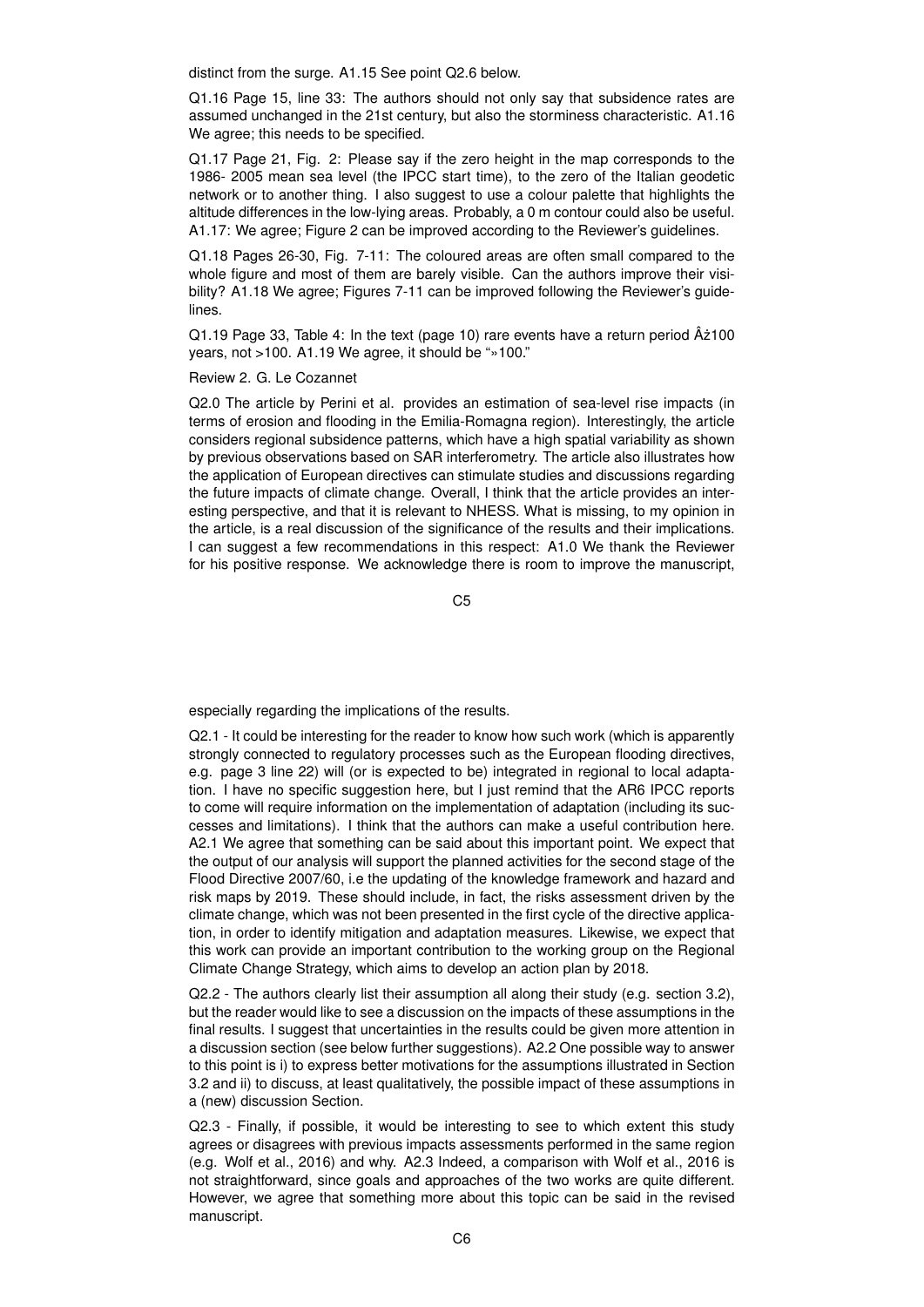I provide below detailed comments, which are hopefully useful if the authors decide to discuss uncertainties: - Q2.4 Subsidence: I wonder to which extent it is realistic to assume that subsidence is linear in time. In practice, the authors show that it has not been the case in the past (with acceleration in subsidence rates with increased fluid extraction in section 2.1), and this seems to me relatively common in cases of subsidence caused by groundwater extractions (Le Mouelic et al., 2005; Wang et al., 2012; Raucoules et al., 2013). I wonder if the authors would agree that in their table 5, they provide the maximum benefits of an adaptation strategy consisting in mitigating subsidence through reduced fluid extractions. A2.4 Effectively, in the context of this study, the assumption of a linear subsidence can be better motivated. The major variations in rates over time are observed in confined areas, where groundwater exploitation and anthropic impact are particularly strong. In the remaining areas, which are the largest in the study area, the subsidence rates measured in the different monitoring campaigns are similar. We interpret this spatial and temporal distribution as a constant background signal (likely due to natural subsidence) with overlapping interferences due to human activity. These interferences are difficult to model because of the large number of variables and the complexity of the driving processes. In addition, the measures imposed by regional government over the last 30 years to reduce the extraction of fluids from the ground have allowed a progressive mitigation in terms of reducing subsidence rates in most of these critical areas. According to this trend, the latest monitoring can be considered as the worst scenario than possible future ones. These rates were used in modelling as they well describe the geodynamic condition the Emilia-Romagna coast at regional scale, pointing out the present state of the highly subsiding areas.

Q2.5 A small point Page 5 line 12: "compaction of sediments" is unclear to me. I assume the authors refer here to natural (and later, anthropogenic) variability of water content in various geological layers, resulting in a reduction of their volume. A2.5 Yes, we refer to the variability of the water content in the various geological layers.

Q2.6 - Extreme water levels: The authors use value of water heights during storms

C<sub>7</sub>

(subsection 2.3). However, it is unclear which processes have been incorporated. Of course, the references to the project Micore and other studies suggest that tides, atmospheric surge, wave setup (Stockdon et al. 2006) have been taken into account, but I suggest naming these processes explicitly. Note that the wave setup can account for an additional contribution of several 10cm, which is not negligible considering the magnitude of sea-level changes to come. If no information is available on this process, this source of uncertainties can be assumed dominant for the decades to come. A2.6 The process that have been incorporated are shortly mentioned in Section 3.3.2 (description of case study CS2). They include the wave set up, effectively. We recognise that more information is necessary on this point. We propose to add an equation, in the same section, to help the reader to understand the meaning of SSTS.

Q2.7 - Mean sea-level projections: Sea-level projections used in this article rely on global models, which have not the ability to represent processes taking place at the Gilbratar straight (subsection 2.4). This can result in deviation of some 10 cm from sea-level projections in the Atlantic, west of the Gibraltar straight. Also, is the area affected by 3D circulation modifying water levels by +/-10cm as it is the case in the gulf of Lion? I suggest to discuss these processes in a discussion on uncertainties. They are discussed for example in Adloff et al. (2015, 2016, both in Climate Dynamics) and also in our article Le Cozannet et al. (2015 in Environmental Modeling and Software). A2.7 This limitation of our approach can be addressed in the (new) Discussion section, where we can also account for some of the literature suggested by the Reviewer.

Q2.8 Furthermore, the wording "Worst" or "best" cases scenarios (page 9 line 22 and several times after) is not appropriate for ranges of uncertainties representing likely confidence intervals (see Church et al., 2013a, 2013b) and can be misleading for coastal managers in charge of adaptation (Hinkel et al 2015). This should be rephrased. A2.8 Here and in the following, we propose to use "high-end" and "lowend" instead of "worst" and "best", respectively.

Q2.9 - Impacts : The authors have presented their results in two ways : "land losses"